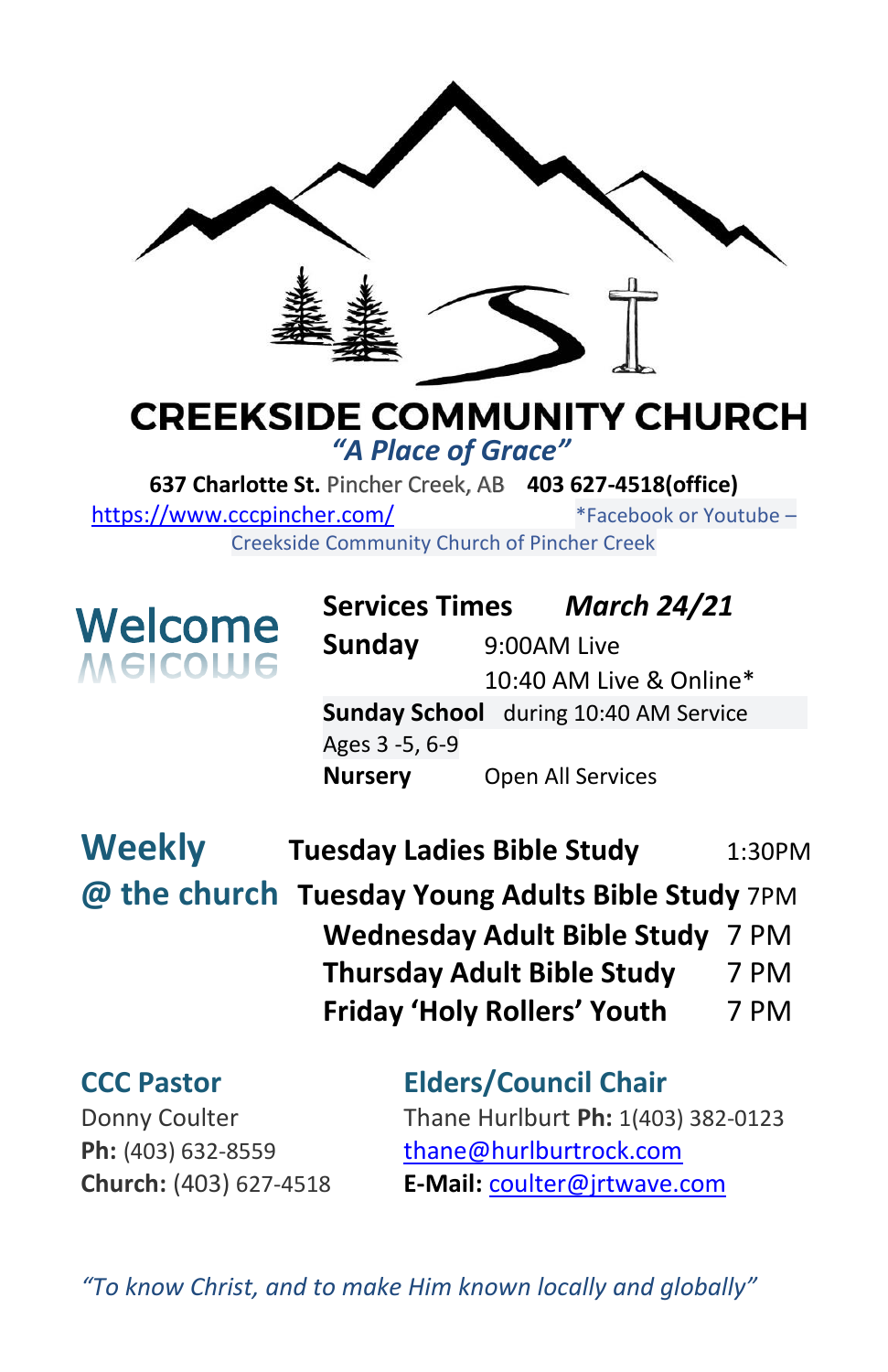# **Ministries & Outreach**

**Community** Joy Hurlburt *Deacon of Congregational Care 403 330-5399*, [joy@hurlburtrock.com](mailto:joy@hurlburtrock.com) **Missions** [sherryakitt@gmail.com](mailto:sherryakitt@gmail.com) **Prayer Needs** Pastor Donny **Youth Ministry 'Holy Rollers' Youth** Lachlan Terpstra Chelsea & Eli Barton **Ph: 403-339-0879 Ph: 403-795-2733 E-Mail: E-Mail:**

# **Today's Worship Service**

*Government mandated attendance allowances (33 people), wearing of masks, physical distancina, entry main doors, exit north door – all still being adhered to for each service*

| <b>Welcome and Announcements</b> |         | Pastor Donny & Thane          |  |  |
|----------------------------------|---------|-------------------------------|--|--|
| <b>Worship through Music</b>     |         | led by Dana, Dawna and Debbie |  |  |
| <b>Heart of Worship</b>          | Hold On | Breathe-Yearn                 |  |  |

# **Today's Prayer and Praise**

- Covid 19 lockdown now entering its  $2^{nd}$  year. Five families in the Pincher Creek area have lost loved ones to Covid 19. Drug overdoses, depression and suicide, job loss – pray for wisdom for our church, our community and government leaders
- Pray for our Youth leaders and Sunday School teachers, the Bible study for young adults, and for growth in the knowledge of the Bible by all our children and youth
- Pray for the Billington family as Dan (dad) takes a new job in Fort McMurray - two weeks away, two weeks home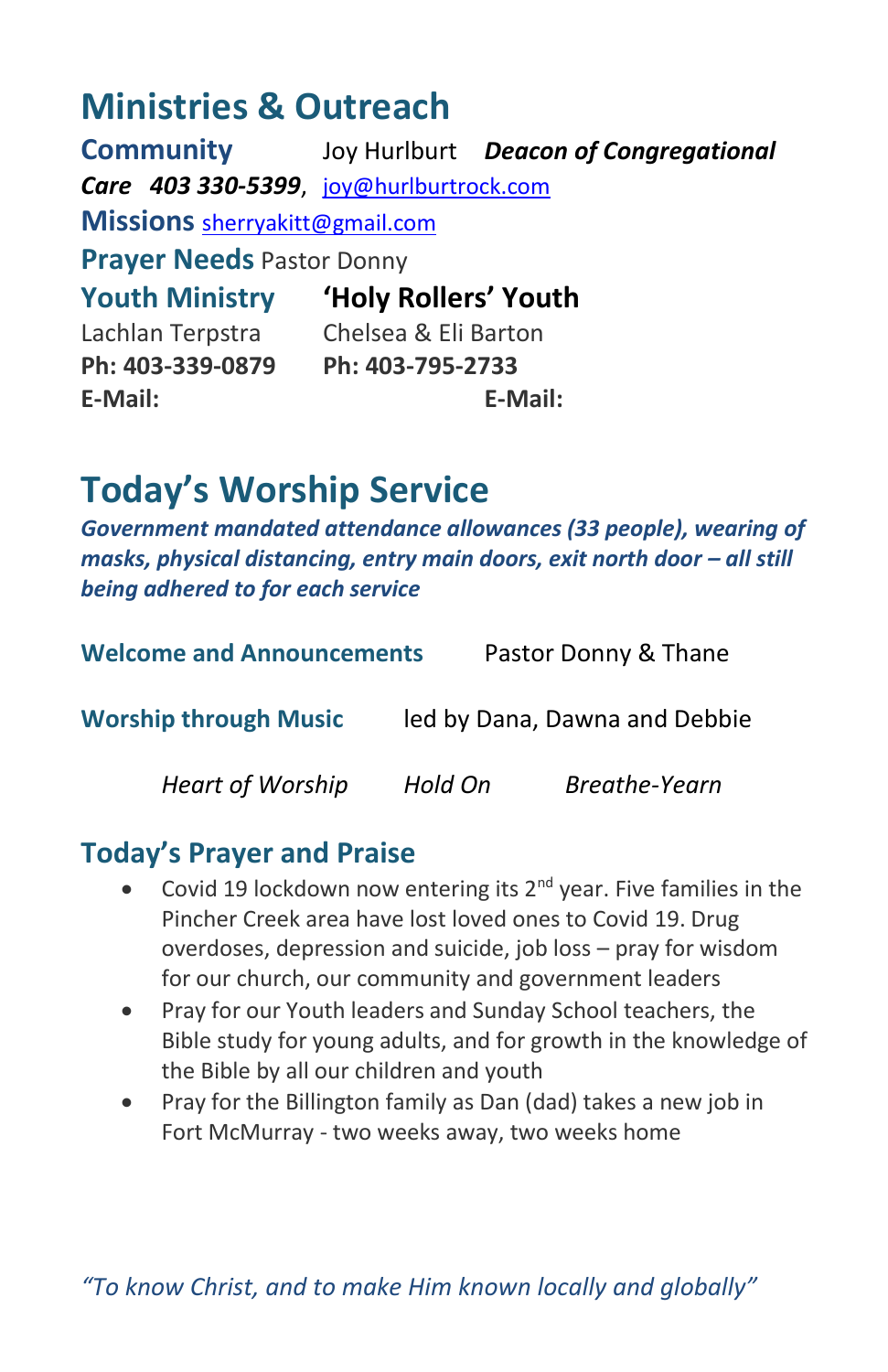**Offerings Options Offering boxes** on back table. **Mail** to Creekside Community Church Box 757, Pincher Creek T0K 2J0. **Auto-debit** or **e-transfer** - [ccctreasurer20@gmail.com](mailto:ccctreasurer20@gmail.com)

**Benevolent offering** used to meet community needs – offering box also on back table or add to your auto-debit

# **Today's Message Notes . . .**

#### **Behold Your God! The Greatness of His Power Isaiah 40:12**

Remember your view of God will determine the trajectory and direction of your life. If you have a high view of God your life will be different in this world. Our church will never rise any higher than our view of his worthiness. Are we serving a puny god or this Great God?

| H. | The Greatness of His Power | Is $40:12$ |
|----|----------------------------|------------|
|    | A. The context in exile    |            |
|    |                            |            |

- B. Who can measure?
- 1. The waters
- 2. The universe
- 3. The Dust
- 4. The mountains
- 5. The hills
- C. How small are you? - Psalm 8

What will you do with this Great God?

*"To know Christ, and to make Him known locally and globally"*